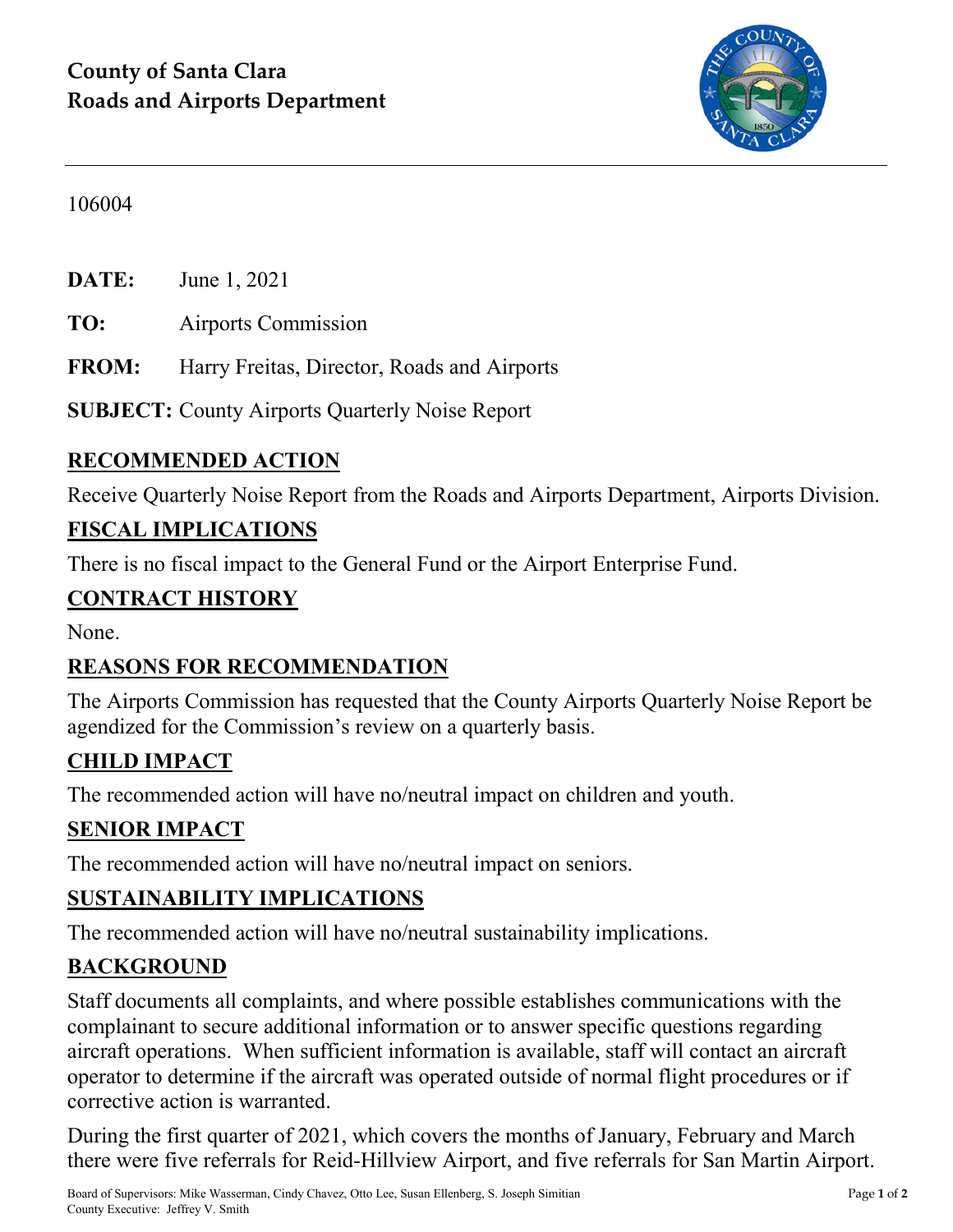There were seventeen referrals for operations not associated with either Reid-Hillview or San Martin Airports, with eleven of those coming from one individual that lives in Los Gatos.

There were 34,167 operations (takeoffs and landings) during the quarter at Reid-Hillview, which equates to one referral for every 6,833 operations. There were 7,138 operations at San Martin Airport, which equates to one referral for every 1,428 operations.

|              | <b>RHV</b> |            | E16 <sup>1</sup> |            |
|--------------|------------|------------|------------------|------------|
|              | Ops.       | Daily Avg. | Ops.             | Daily Avg. |
| Jan          | 11,208     | 362        | 2,286            | 74         |
| Feb          | 10,932     | 390        | 2,460            | 88         |
| Mar          | 12,027     | 388        | 2,392            | 77         |
| <b>Total</b> | 34,167     | 380        | 7,138            | 80         |

## **ATTACHMENTS:**

 $\overline{a}$ 

- Q1 Referrals(PDF)
- Q1 Anonymous Referrals(PDF)

<span id="page-1-0"></span>Board of Supervisors: Mike Wasserman, Cindy Chavez, Otto Lee, Susan Ellenberg, S. Joseph Simitian Page **2** of **2** County Executive: Jeffrey V. Smith Agenda Date: June 1, 2021 <sup>1</sup> Estimated using recorded E16 Unicom radio calls.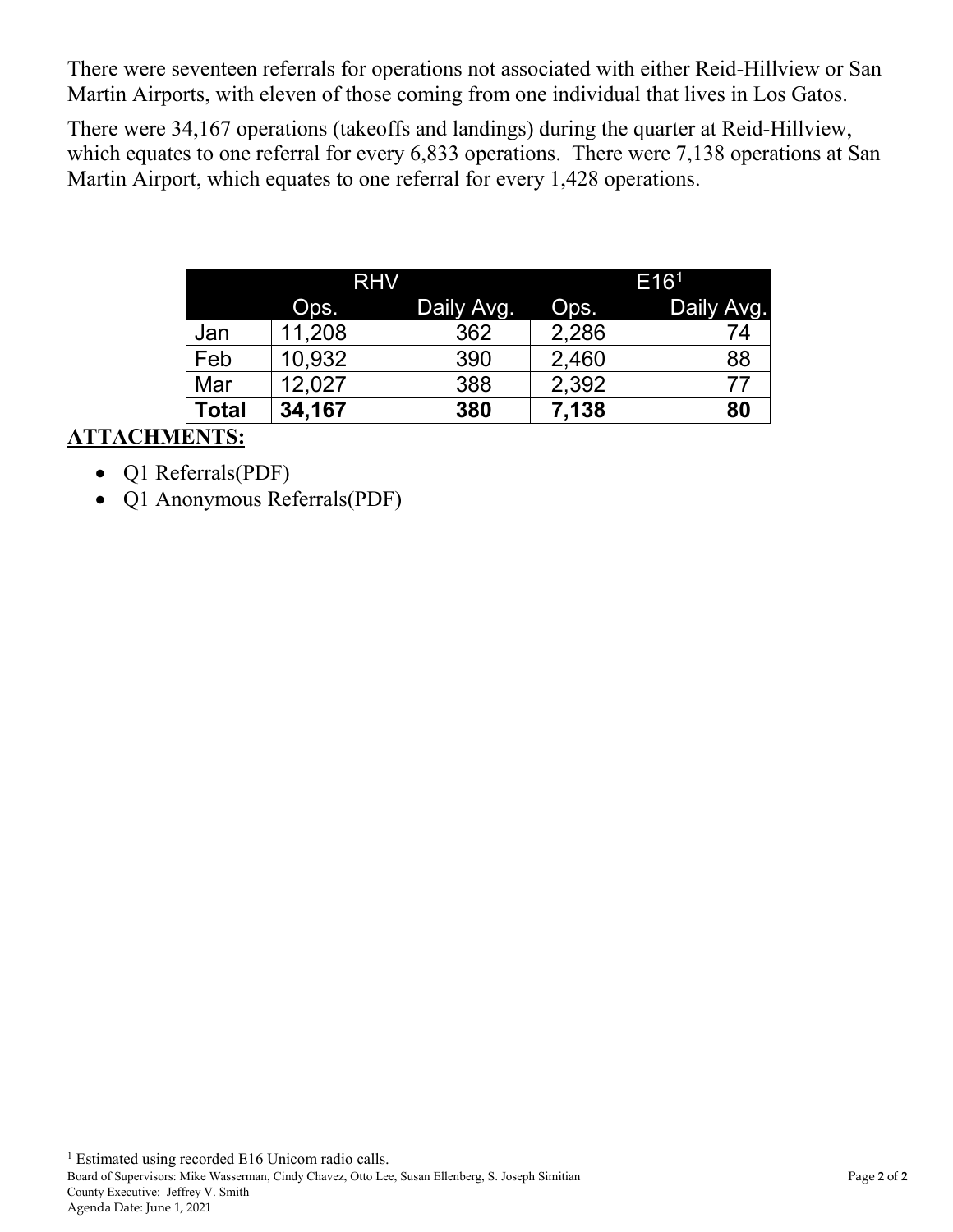# Quarterly Noise Referrals

| <b>Airport</b>  | Date Time             | <b>Nature of Complaint</b>                                                                                                                                                                                                                                                                      | <b>Action Taken</b>                                                                                                                                                                                                                                                                                                                                                                                                                                                                                                                                                                                                                                                                                                                |
|-----------------|-----------------------|-------------------------------------------------------------------------------------------------------------------------------------------------------------------------------------------------------------------------------------------------------------------------------------------------|------------------------------------------------------------------------------------------------------------------------------------------------------------------------------------------------------------------------------------------------------------------------------------------------------------------------------------------------------------------------------------------------------------------------------------------------------------------------------------------------------------------------------------------------------------------------------------------------------------------------------------------------------------------------------------------------------------------------------------|
| Other           | 1/7/2021 5:03:00 PM   | Mr. M from Los Gatos sent an email to the<br>County Airports noise office. Mr. M stated that<br>a Bellanca aircraft flew over his reisidence at<br>$1,000$ -ft.                                                                                                                                 | Airport staff reviewed radar data for the date and time<br>specified by Mr. M. A flight track consistant with the<br>description was noted. The caller did not reference an<br>aircraft operation contrary to County or Federal rules and<br>regulations. No further action was taken.                                                                                                                                                                                                                                                                                                                                                                                                                                             |
| E <sub>16</sub> | 1/8/2021 3:00:00 PM   | Mr. K from San Martin sent an email to the<br>County Airports noise office. Mr. K stated that<br>a loud aircraft was circling over his residence<br>at slow speed while climbing out of San Martin<br>Airport, and that the aircraft was very loud. Mr.<br>K also provided the N-number N750SN. | Airport staff reviewed radar data, Unicom radio calls and<br>the registration of the aircraft. The aircraft is a Pacific 750<br>turboprop and is being operated by Hollister Skydiving. At<br>the time specified by the caller the aircraft climbed steeply<br>to 12,500-ft in the vicinity of E16 at approximately 130-kts.<br>After releasing skydivers the aircraft decended rapidly and<br>landed at the airport. Airport staff spoke with Mr. K<br>regarding the nature of skydiving operations at the airport.<br>Mr. K will continue to monitor the activities of the aircraft<br>and will follow-up with airport staff. Staff had previously<br>spoken with Mr. K regarding aircraft operations in the<br>vicinity of E16. |
| Other           | 1/8/2021 5:34:00 PM   | Mr. M from Los Gatos sent an email to the<br>County Airports noise office. Mr. M stated that<br>a Cessna aircraft flew over his residence at<br>2,600-ft.                                                                                                                                       | Airport staff reviewed radar data for the date and time<br>specified by Mr. M. A flight track consistant with the<br>description was noted. The caller did not reference an<br>aircraft operation contrary to County or Federal rules and<br>regulations. No further action was taken.                                                                                                                                                                                                                                                                                                                                                                                                                                             |
| Other           | 1/10/2021 11:45:00 AM | Mr. M from Los Gatos sent an email to the<br>County Airports noise office. Mr. M stated that<br>a Cessna aircraft flew over his residence at<br>$1,800$ -ft.                                                                                                                                    | Airport staff reviewed radar data for the date and time<br>specified by Mr. M. A flight track consistant with the<br>description was noted. The caller did not reference an<br>aircraft operation contrary to County or Federal rules and<br>regulations. No further action was taken.                                                                                                                                                                                                                                                                                                                                                                                                                                             |
| Other           | 1/14/2021 12:03:00 PM | Mr. M from Los Gatos sent an email to the<br>County Airports noise office. Mr. M stated that<br>a small aircraft flew over his residential<br>neighborhood.                                                                                                                                     | Airport staff reviewed radar data for the date and time<br>specified by Mr. M. A flight track consistant with the<br>description was noted. The caller did not reference an<br>aircraft operation contrary to County or Federal rules and<br>regulations. No further action was taken.                                                                                                                                                                                                                                                                                                                                                                                                                                             |
| Other           | 1/16/2021 5:22:00 PM  | Mr. M from Los Gatos sent an email to the<br>County Airports noise office. Mr. M stated that<br>a small aircraft flew over his residential<br>neighborhood.                                                                                                                                     | Airport staff reviewed radar data for the date and time<br>specified by Mr. M. A flight track consistant with the<br>description was noted. The caller did not reference an<br>aircraft operation contrary to County or Federal rules and<br>regulations. No further action was taken.                                                                                                                                                                                                                                                                                                                                                                                                                                             |
| Other           | 1/17/2021 12:16:00 PM | Mr. M from Los Gatos sent an email to the<br>County Airports noise office. Mr. M stated that<br>a small aircraft flew over his residential<br>neighborhood.                                                                                                                                     | Airport staff reviewed radar data for the date and time<br>specified by Mr. M. A flight track consistant with the<br>description was noted. The caller did not reference an<br>aircraft operation contrary to County or Federal rules and<br>regulations. No further action was taken.                                                                                                                                                                                                                                                                                                                                                                                                                                             |
| <b>RHV</b>      | 1/20/2021 3:55:00 PM  | Mr. W from East San Jose left a message on<br>the County Airport noise office voicemail. Mr.<br>W stated that a white high-wing aircraft flew<br>low over his residence and that the aircraft<br>was also loud.                                                                                 | Airport staff reviewed ATC radio transmissions and radar<br>data for the afternoon of Wednesday, January 20. There<br>were multiple aircraft in the RHV traffic pattern at the time<br>specified by the caller. All aircraft appeared to be flying at<br>appropriate altitudes in the vicinity of the caller's residence,<br>which is located 1/2-mile south of the Runway-31. The<br>caller did not reference an aircraft operation contrary to<br>County or Federal rules and regulations. No further action<br>was taken.                                                                                                                                                                                                       |
| <b>RHV</b>      | 1/23/2021 10:43:00 PM | Mr. B from East San Jose left a message on<br>the County Airports noise referral voicemail.<br>Mr. B stated that there was a departure from<br>RHV Airport post 10:00 pm.                                                                                                                       | Airport staff reviewed ATC radio transmissions and radar<br>data for the evening of Saturday, January 23. A single<br>Cessna 172 aircraft conducted a straight-out departure at<br>the time specified by the caller. The caller did not reference<br>an aircraft operation contrary to County or Federal rules<br>and regulations. No further action was taken.                                                                                                                                                                                                                                                                                                                                                                    |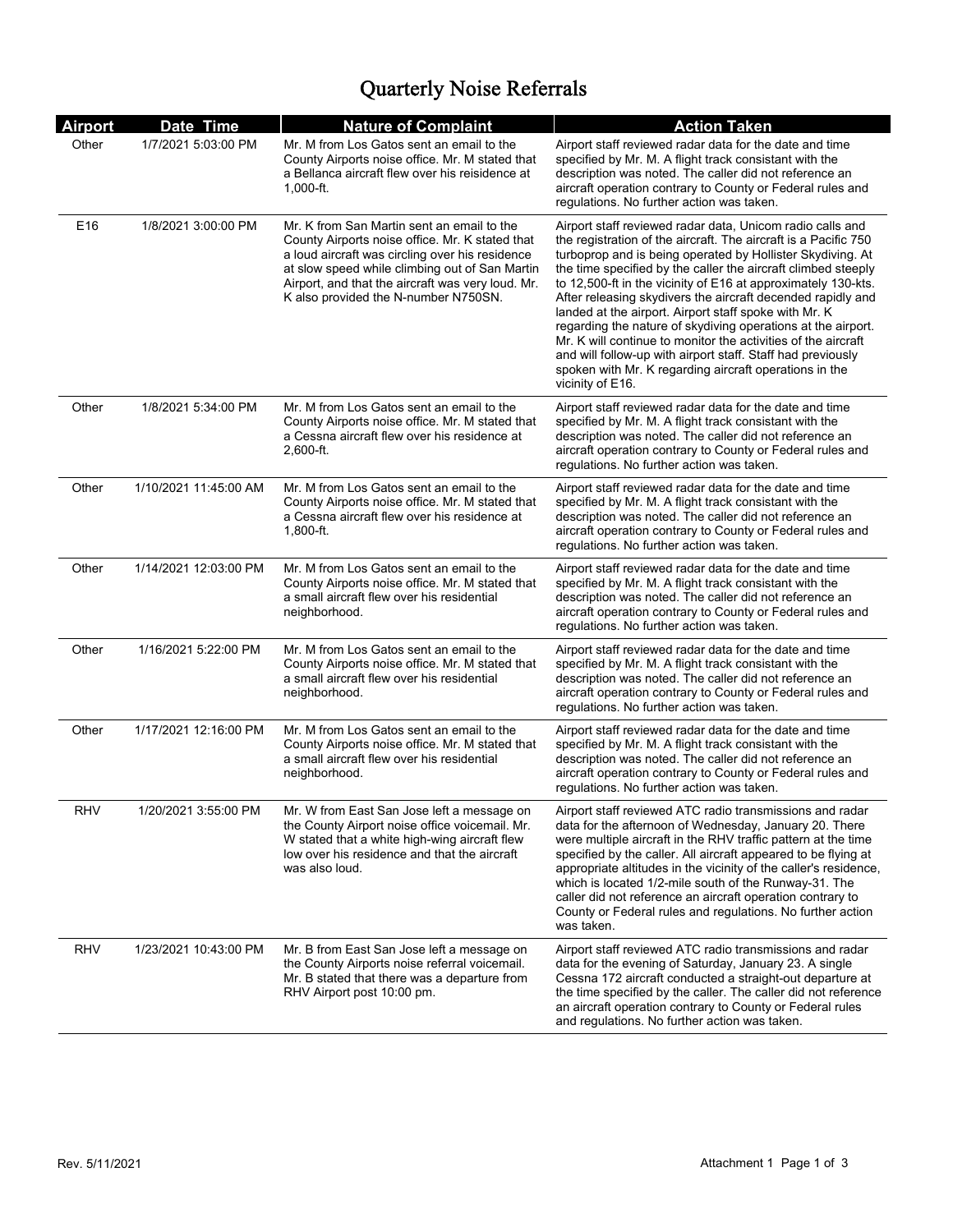# Quarterly Noise Referrals

| <b>Airport</b>  | Date Time             | <b>Nature of Complaint</b>                                                                                                                                                                                                                                                                                                                                                                                                         | <b>Action Taken</b>                                                                                                                                                                                                                                                                                                                                                                                                                                                                                                                                                                                                                                   |
|-----------------|-----------------------|------------------------------------------------------------------------------------------------------------------------------------------------------------------------------------------------------------------------------------------------------------------------------------------------------------------------------------------------------------------------------------------------------------------------------------|-------------------------------------------------------------------------------------------------------------------------------------------------------------------------------------------------------------------------------------------------------------------------------------------------------------------------------------------------------------------------------------------------------------------------------------------------------------------------------------------------------------------------------------------------------------------------------------------------------------------------------------------------------|
| E16             | 1/30/2021 2:41:00 PM  | Mr. K sent an email to the County Airports<br>noise office. Mr. K stated that the skydiving<br>aircraft noted on previous referrals was<br>continuing the traffic patterns as noted on prior<br>occassions and the noise levels form the<br>aircraft were very pronounced. Airport staff<br>also received a referral from the County<br>Supervisor's office regarding Mr. K's noise<br>concerns about skydiving operations at E16. | Airport staff reviewed radar data for the time and location<br>specified by Mr. K. The climb-out pattern was similar to<br>patterns noted on prior occassions as performed by this<br>skydiving aircraft. Airport staff spoke with Mr. K on the<br>phone regarding the continuing operations of the skydiving<br>aircraft in question. Staff will research any available options<br>regarding the climb-out pattern currently being flown by<br>that aircraft.                                                                                                                                                                                        |
| Other           | 2/10/2021 12:30:00 PM | Mr. F from Redwood City sent an email to the<br>County Airports noise office. Mr. F stated that<br>an aircraft departed San Martin Airport and<br>flew at least fourteen circles over his residence<br>in the early afternoon.                                                                                                                                                                                                     | Airport staff reviewed radar data for the time and location<br>specified by Mr. F. A circling flight track that matched the<br>emailer's description was seen on radar, and the aircraft<br>circled three separate locations during it's flight to the<br>North Bay Area. The aircraft is privately-owned and was<br>not conducting survey or photography work. Airport staff<br>exchanged emails with Mr. F in the early afternoon<br>regarding the flight in question.                                                                                                                                                                              |
| Other           | 2/14/2021 3:27:00 PM  | Mr. M from Los Gatos sent an email to the<br>County Airports noise office. Mr. M stated that<br>a small aircraft passed over his residence.                                                                                                                                                                                                                                                                                        | Airport staff reviewed radar data for the date and time<br>specified by Mr. M. A flight track consistant with the<br>description was noted. The caller did not reference an<br>aircraft operation contrary to County or Federal rules and<br>regulations. No further action was taken.                                                                                                                                                                                                                                                                                                                                                                |
| Other           | 2/18/2021 9:35:00 AM  | Mr. M from Los Gatos sent an email to the<br>County Airports noise office. Mr. M stated that<br>two aircraft flew over his neighborhood at two<br>different dates & times. Mr. M added a note on<br>the second flight regarding "acrobatics and<br>draw pretzels".                                                                                                                                                                 | Airport staff reviewed radar data for the date and time<br>specified by Mr. M. Two flight tracks from two different<br>aircraft consistant with the times and dates noted. The<br>second aircraft was flying from West to East at 2,600-feet,<br>and the aircraft flew straight and performed no turns or<br>manuevers. The caller did not reference an aircraft<br>operation contrary to County or Federal rules and<br>regulations. No further action was taken.                                                                                                                                                                                    |
| E <sub>16</sub> | 2/20/2021 10:00:00 AM | Mr. G from Gilroy sent an email to the County<br>Airports noise office. Mr. G stated that a loud<br>aircraft has been circling in the vicinity of his<br>residence for the past few weekends, and that<br>the aircraft was very loud.                                                                                                                                                                                              | Airport staff reviewed available radar data for the time<br>periods specified by Mr. G. The flight tracks were<br>consistant with the operations of the E16 Pac-750<br>skydiving aircraft. Airport staff spoke with Mr. G on Monday<br>morning regarding the nature of the skydiving aircraft<br>operating out of E16 Airport. Mr. G replayed a musical<br>audio recording he had made during the weekend and the<br>noise of the aircraft could be hear in the background.                                                                                                                                                                           |
| E16             | 2/22/2021 12:00:00 PM | Ms. J from San Martin sent an email to the<br>County Airports noise office. Ms. J stated that<br>a loud aircraft was circling over her residence<br>in the east San Martin area during the<br>weekends and that the aircraft was very loud.<br>Ms. J also stated that the aircraft was being<br>used to drop off skydivers.                                                                                                        | Airport staff reviewed radar data for the time and location<br>specified by Ms. J. The flight tracks observed were<br>consistant with the operation of the Pac-750 skydiving<br>aircraft. Airport staff replied to Ms. J's email regarding the<br>operations in question.                                                                                                                                                                                                                                                                                                                                                                             |
| Other           | 2/22/2021 10:28:00 PM | Mr. M from Los Gatos sent an email to the<br>County Airports noise office. Mr. M noted three<br>different flights that flew over the area near his<br>residence on three separate days.                                                                                                                                                                                                                                            | Airport staff reviewed radar data for the date and time<br>specified by Mr. M. Flight tracks consistant with the<br>description were noted. The caller did not reference an<br>aircraft operation contrary to County or Federal rules and<br>regulations. No further action was taken.                                                                                                                                                                                                                                                                                                                                                                |
| Other           | 2/23/2021 6:00:00 PM  | Ms. H from east of Morgan Hill left a message<br>on the County Airports noise office voicemail.<br>Ms. H stated that a white & red aircraft flew<br>very low and very fast over Lake Anderson,<br>and that the aircraft was at or below the level<br>of her residence.                                                                                                                                                             | Airport staff reviewed radar data for the late afternoon of<br>Tuesday, February 23. A flight track matching the caller's<br>description was observed departing the Lake Anderson<br>area and subsequntly landing at RHV Airport. ATCT radio<br>transmissions confirmed the registration number of an<br>aircraft that closely matched the caller's description. Airport<br>staff spoke at length with Ms. H regarding the nature of<br>aircraft operations and the aircraft that she observed<br>operating near her home. An email was sent to the owner<br>of the aircraft in question informing them of the caller's<br>observations and concerns. |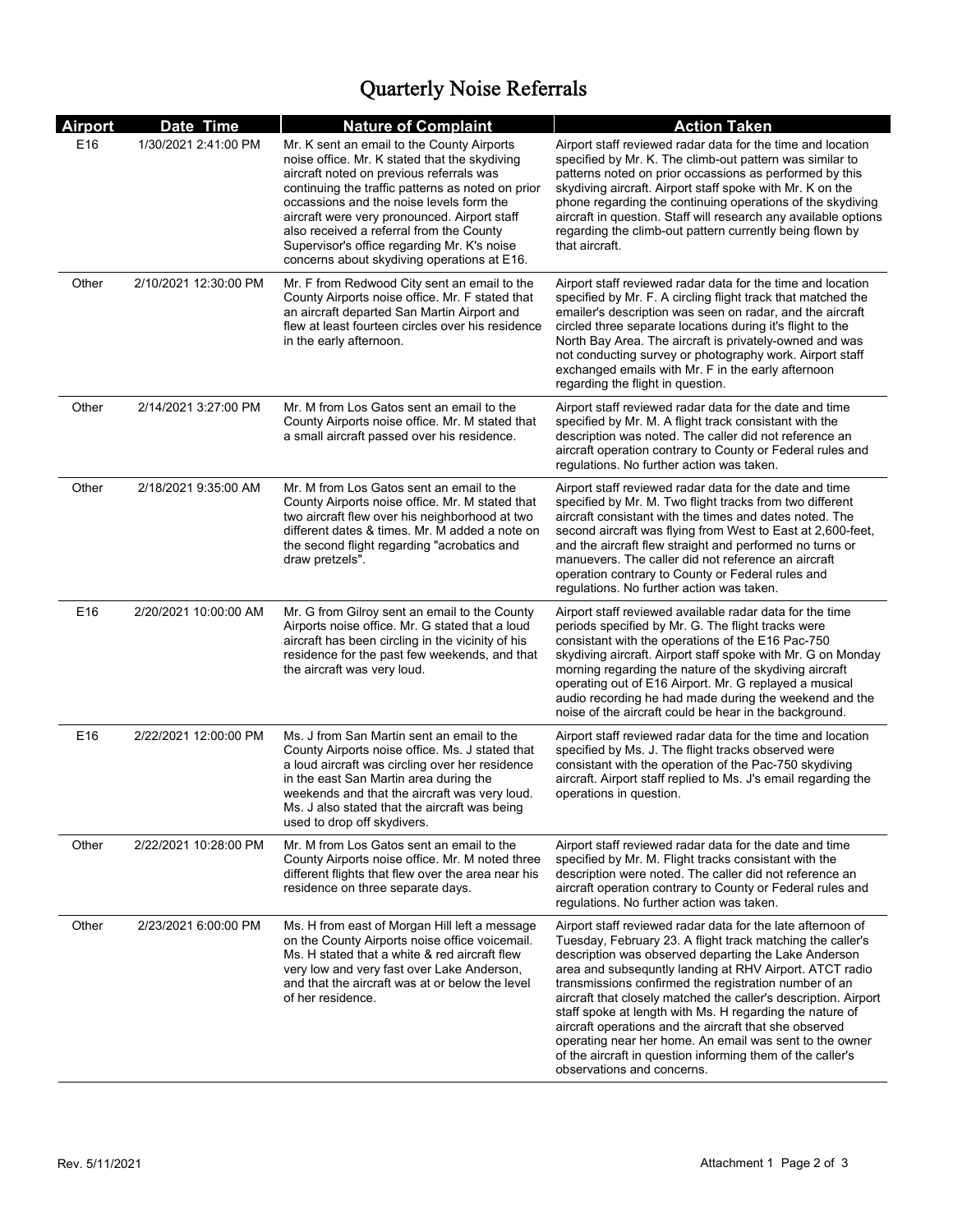# Quarterly Noise Referrals

| <b>Airport</b>  | Date Time             | <b>Nature of Complaint</b>                                                                                                                                                                                                                                                                                                                                        | <b>Action Taken</b>                                                                                                                                                                                                                                                                                                                                                                                                                                                                                                                                                                                                                                  |
|-----------------|-----------------------|-------------------------------------------------------------------------------------------------------------------------------------------------------------------------------------------------------------------------------------------------------------------------------------------------------------------------------------------------------------------|------------------------------------------------------------------------------------------------------------------------------------------------------------------------------------------------------------------------------------------------------------------------------------------------------------------------------------------------------------------------------------------------------------------------------------------------------------------------------------------------------------------------------------------------------------------------------------------------------------------------------------------------------|
| <b>RHV</b>      | 2/26/2021 1:25:00 PM  | Mr. W from East San Jose left a message on<br>the County Airports noise office voicemail. Mr.<br>W stated that a white & blue high-wing aircraft<br>flew over his residence while in the RHV traffic<br>pattern.                                                                                                                                                  | Airport staff reviewed radar data and ATCT radio calls for<br>the early afternoon of Friday, Febraury 26. A Cessna 172<br>aircraft was flying left-hand traffic patterns during the time<br>specified by the caller. The aircraft appeared to be<br>operating at appropriate altitudes in the vicinity of the<br>caller's residence. No further action was taken.                                                                                                                                                                                                                                                                                    |
| Other           | 3/1/2021 11:06:00 AM  | Mr. M from Los Gatos sent an email to the<br>County Airports noise office. Mr. M stated that<br>a Cessna aircraft flew over his residence and<br>that it was "a little too attention grabbing".                                                                                                                                                                   | Airport staff reviewed radar data for the date and time<br>specified by Mr. M. A Cessna aircraft flew from south-west<br>to north-east at 4,500-feeet 1/2 mile to the south of Mr. M's<br>residence. The caller did not reference an aircraft operation<br>contrary to County or Federal rules and regulations. No<br>further action was taken.                                                                                                                                                                                                                                                                                                      |
| Other           | 3/2/2021 12:00:00 PM  | County Airports recevied a letter from the<br>mayor of the City of Escalon, CA. The mayor<br>requested that airplanes operating out of the<br>County Airports refrain from flying over the<br>town of Escalon to "preserved the quality of<br>life".                                                                                                              | Escalon (pop.7,500) is located 55 miles north-west of RHV<br>Airport. The Director of County Airports contacted the<br>mayor of Escalon and discussed general aviation activities<br>in the Bay Area.                                                                                                                                                                                                                                                                                                                                                                                                                                                |
| Other           | 3/5/2021 5:30:00 AM   | Ms. S from San Jose sent an email to the<br>County Airports noise office. Ms. S stated that<br>a small general aviation aircraft flew over her<br>residence at 5:30 am.                                                                                                                                                                                           | Airport staff reviewed radar data for the morning of Friday,<br>March 5. A Bell 407 helicopter flew over the emailer's<br>residence at 1,700-feet after departing SJC Airport. Airport<br>staff replied to Ms. S's email with information regarding the<br>morning helicopter over-flight.                                                                                                                                                                                                                                                                                                                                                           |
| Other           | 3/8/2021 2:32:00 PM   | Mr. H from San Jose sent and email to the<br>County Airports noise office. Mr. H stated that<br>there are small aircraft continuously flying over<br>his residence, and the aircraft are flying more<br>frequently and at higher speeds than on<br>previous occasions.                                                                                            | Airport staff reviewed radar data for the times and location<br>specified by Mr. H. A review of past flight tracks indicates<br>that no substantial changes to flight paths have recently<br>occurred, and that the flight tracks appear to be evenly<br>dispersed in the vicinity of Mr. H's location. Approximately<br>2-6 aircraft per day operated in the general area, and the<br>altitudes range from 2,000-8,000 feet. Airport staff spoke at<br>length with Mr. H on two occasions regarding flight tracks<br>in his residential area. Mr. H has also contacted SJC and<br>PAO airports regarding aircraft operations near his<br>residence. |
| E <sub>16</sub> | 3/26/2021 12:16:00 PM | Mr. K from San Martin sent an email to the<br>County Airports noise office. Mr. K stated that<br>the E16 skydiving aircraft was continuing to<br>generate loud noise levels in the local<br>neighborhoods during climb-out.                                                                                                                                       | Airport staff reviewed radar data for the days and times<br>specified by Mr. K. The flight tracks observed matched the<br>descriptions given and were generated by the E16<br>skydiving operations. Airport staff responded to Mr. K's<br>email on Friday afternoon.                                                                                                                                                                                                                                                                                                                                                                                 |
| Other           | 3/27/2021 9:22:00 AM  | Mr. M from Los Gatos sent an email to the<br>County Airports noise office. Mr. M listed five<br>GA aircraft flights in the vicinity of his<br>residence that had flown at various altitudes<br>and directions. Mr. M stated that several of the<br>flights near his residence were "Spite flights",<br>including one conducted by a Civil Air Patrol<br>Aircraft. | Airport staff reviewed the information provided by Mr. M.<br>No further action was taken.                                                                                                                                                                                                                                                                                                                                                                                                                                                                                                                                                            |
| <b>RHV</b>      | 3/29/2021 10:30:00 PM | Mr. B from East San Jose left four (4)<br>messages on the County Airports noise<br>referral voicemail. Mr. B stated that there were<br>departures from RHV Airport post 10:00 pm.                                                                                                                                                                                 | Airport staff reviewed ATC radio transmissions and radar<br>data for the evening of Monday, March 29. A Cessna 172<br>aircraft operated by a local flight school conducted at least<br>five takeoffs and landings during the time period specified<br>by the caller. The caller did not reference an aircraft<br>operation contrary to County or Federal rules and<br>regulations. No further action was taken.                                                                                                                                                                                                                                      |
| RHV             | 3/30/2021 10:51:00 PM | Mr. B from East San Jose left two (2)<br>messages on the County Airports noise<br>referral voicemail. Mr. B stated that there were<br>departures from RHV Airport post 10:00 pm.                                                                                                                                                                                  | Airport staff reviewed ATC radio transmissions and radar<br>data for the evening of Tuesday, March 30. A single<br>Cessna 172 aircraft operated by a local flight school<br>conducted at lease three takeoffs and landings during the<br>time period specified by the caller. The caller did not<br>reference an aircraft operation contrary to County or<br>Federal rules and regulations. No further action was taken.                                                                                                                                                                                                                             |